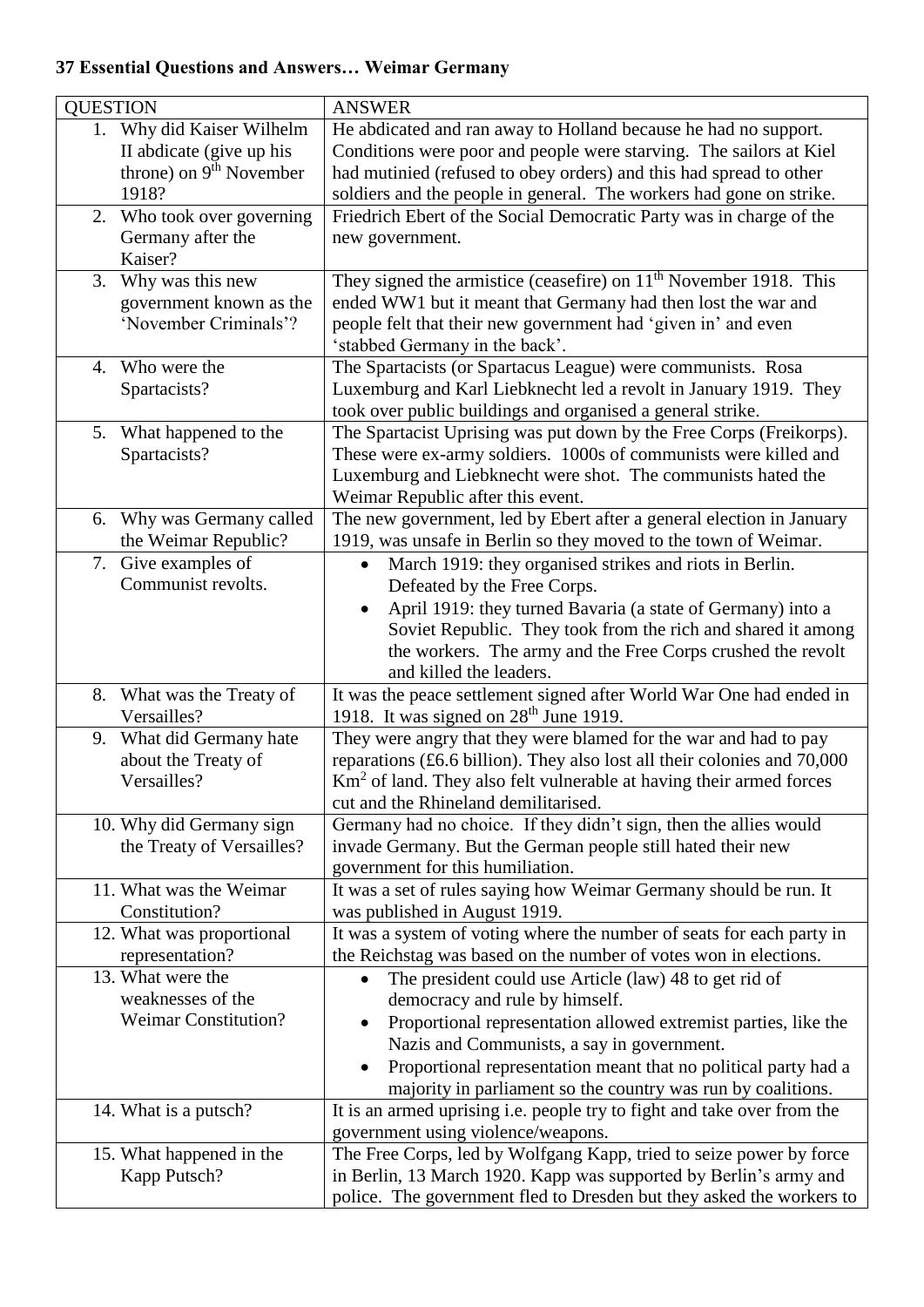|                                                                                                     | go on strike. This meant that there was no transport, water, gas or coal<br>in Berlin. So, the putsch ended and Kapp ran away to Sweden.                                                                                                                                                                                                                                                                   |
|-----------------------------------------------------------------------------------------------------|------------------------------------------------------------------------------------------------------------------------------------------------------------------------------------------------------------------------------------------------------------------------------------------------------------------------------------------------------------------------------------------------------------|
| 16. Why did French and<br>Belgian soldiers invade<br>the Ruhr in Germany, 9<br>January 1923?        | Germany couldn't afford to pay the $2nd$ instalment of reparations but<br>the French didn't believe them. They invaded the Ruhr region<br>because it was a rich, industrial area and they would be able to take<br>what they were owed directly from the mines and factories.                                                                                                                              |
| 17. What did the German<br>government do when the<br>Ruhr was invaded?                              | They ordered the Germans to use passive resistance (go on strike).<br>The mines and factories stopped production. The French killed 132<br>Germans.                                                                                                                                                                                                                                                        |
| 18. What happened as a<br>result of the Ruhr<br>invasion?                                           | Germany was so poor that the government printed more money. This<br>led to hyperinflation.                                                                                                                                                                                                                                                                                                                 |
| 19. What was hyperinflation?                                                                        | Hyperinflation was when money became worthless because the<br>government had printed more money. People collected their wages in<br>wheelbarrows but would still struggle to buy clothes and food.<br>Savings became worthless. People blamed the government for their<br>problems.                                                                                                                        |
| 20. What positions did<br>Gustav Stresemann hold<br>in the Weimar<br>government?                    | He was Chancellor briefly in 1923. He was also the Foreign Minister,<br>1923-29.                                                                                                                                                                                                                                                                                                                           |
| 21. What was the<br>Rentenmark?                                                                     | It was a new currency (money) introduced by Stresemann to solve the<br>problem of hyperinflation. He got rid of the worthless money. He<br>also stopped passive resistance and said Germany would start paying<br>reparations again.                                                                                                                                                                       |
| 22. What was the Dawes<br>Plan?                                                                     | It was in 1924. It was when Germany borrowed 800 million<br>$\bullet$<br>gold marks from the USA. Germany could now build<br>factories which created jobs and goods to improve the German<br>economy.<br>It also allowed Germany to pay reparations in affordable<br>$\bullet$<br>chunks, depending on how rich Germany was at the time.<br>French and Belgian soldiers left the Ruhr in 1925 as a result. |
| 23. What was the Young<br>Plan?                                                                     | This was in 1929 and it was an agreement to extend the deadline for<br>reparations payments for another 59 years.                                                                                                                                                                                                                                                                                          |
| 24. What was the Locarno<br>Pact?                                                                   | An agreement between Germany and France, in 1925, never to change<br>the borders between the 2 countries. Other countries began to trust<br>Germany again.                                                                                                                                                                                                                                                 |
| 25. What was the League of<br>Nations and when was<br>Germany allowed to join?                      | It was an organisation set up after the Treaty of Versailles to try to<br>keep world peace. Germany was allowed to join in 1926. This<br>showed that countries were beginning to trust Germany again.                                                                                                                                                                                                      |
| 26. What was the Kellogg-<br><b>Briand Pact?</b>                                                    | This was in 1928 when Germany and 60 other countries agreed not to<br>go to war with each other.                                                                                                                                                                                                                                                                                                           |
| 27. Which of Stresemann's<br>actions helped Germany<br>recover economically?                        | Introducing the Rentenmark and also the Dawes Plan and the Young<br>Plan.                                                                                                                                                                                                                                                                                                                                  |
| 28. Which of Stresemann's<br>actions helped improve<br>Germany's relations with<br>other countries? | The Locarno Pact, joining the League of Nations and also the<br>Kellogg-Briand Pact.                                                                                                                                                                                                                                                                                                                       |
| 29. How did all Stresemann's<br>actions impact on<br>Germany?                                       | Weimar Republic was more stable. Extremist parties, like the<br>Communists and Nazis, were less popular.<br>There was a massive cultural revival: new artists and writers. Berlin<br>was full of cafes and clubs and renowned throughout Europe.                                                                                                                                                           |
| 30. What weaknesses<br>remained in Germany?                                                         | Germany relied heavily on loans from America. Also, extremist<br>parties, like the Nazis, still existed in Germany.                                                                                                                                                                                                                                                                                        |